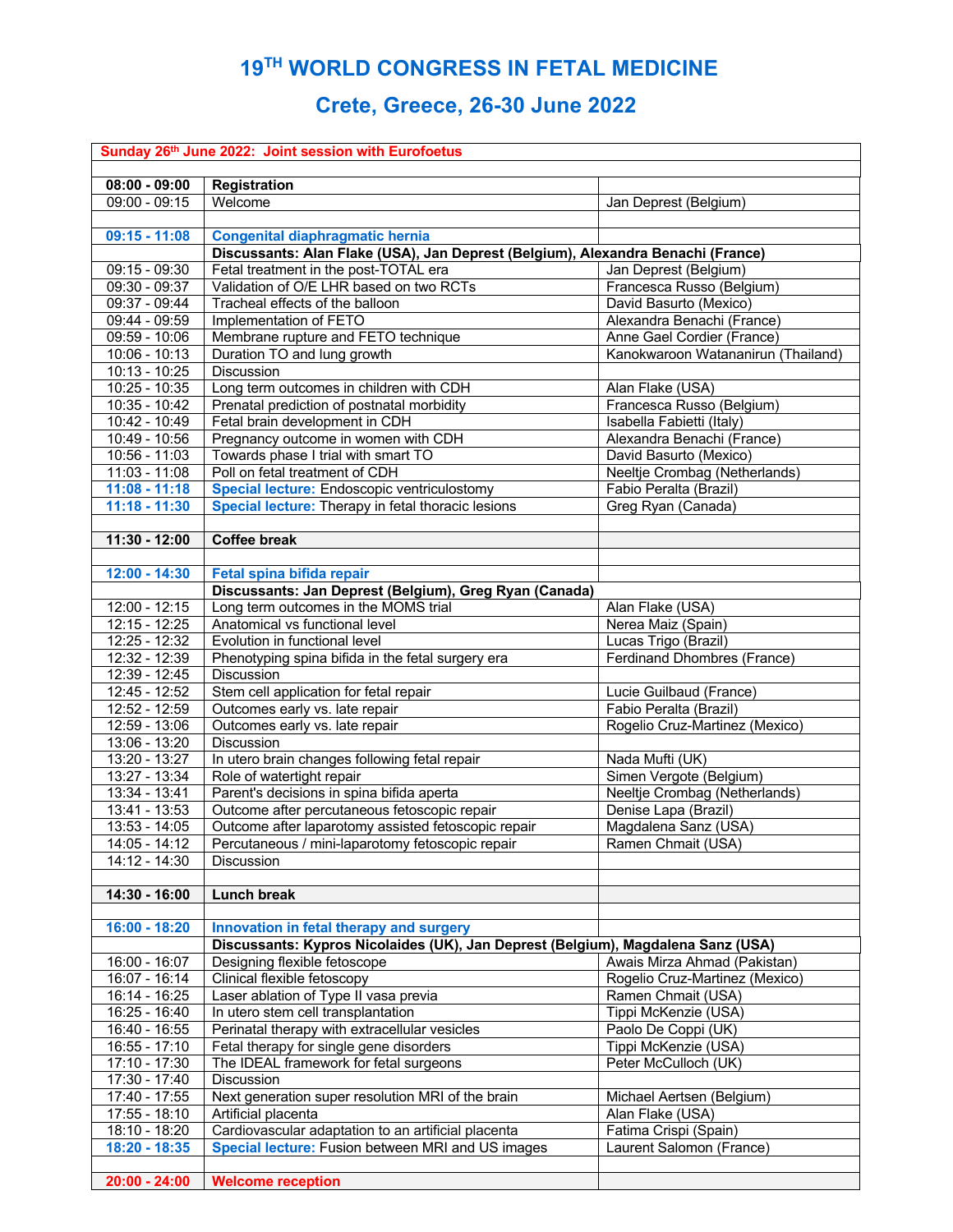| Monday 27th June 2022: Joint session with Eurofoetus |                                                                                      |                                    |  |
|------------------------------------------------------|--------------------------------------------------------------------------------------|------------------------------------|--|
|                                                      |                                                                                      |                                    |  |
| $09:00 - 12:55$                                      | <b>Twin pregnancies</b>                                                              |                                    |  |
|                                                      | Discussants: Yves Ville (France), Liesbeth Lewi (Belgium), Kypros Nicolaides (UK)    |                                    |  |
|                                                      |                                                                                      |                                    |  |
| $09:00 - 09:15$                                      | Twins: First trimester prediction of adverse outcome                                 | Ewelina Litwinska (Poland)         |  |
| $09:15 - 09:30$                                      | Fetal growth in twin pregnancies                                                     | David Wright (UK)                  |  |
| 09:30 - 09:45                                        | MC twins: genetic disorders                                                          | Nicolas Bourgon (France)           |  |
| $09:45 - 10:00$                                      | MC twins: overview                                                                   | Yves Ville (France),               |  |
| $10:00 - 10:15$                                      | MC twins: early TTTS                                                                 | Kurt Hecher (Germany)              |  |
| $10:15 - 10:30$                                      | MC twins: late TTTS                                                                  | Greg Ryan (Canada)                 |  |
| 10:30 - 10:37                                        | Laser surgery for TTTS stage I                                                       | Ramen Chmait (USA)                 |  |
| 10:37 - 10:44                                        | TTTS: Perforation of the intertwin membrane after laser surgery                      | Patricia Knijnenburg (Netherlands) |  |
| 10:44 - 11:01                                        | Fetal echocardiography in predicting progression to TTTS                             | Grazia Volpe (Italy)               |  |
| $11:01 - 11:08$                                      | MRI of the fetal brain in monochorionic twins                                        | Michael Aertsen (Belgium)          |  |
| $11:08 - 11:18$                                      | DNA methylation analysis of MZ twins discordant for heart defects                    | Mark Kilby (UK)                    |  |
| $11:18 - 11:30$                                      | Discussion                                                                           |                                    |  |
|                                                      |                                                                                      |                                    |  |
| 11:30 - 12:00                                        | <b>Coffee break</b>                                                                  |                                    |  |
|                                                      |                                                                                      |                                    |  |
| 12:00 - 12:15                                        | MC twins: TAPS                                                                       | Enrico Lopriore (Netherlands)      |  |
| $12:15 - 12:22$                                      | TAPS: Co-twin death and cerebral injury after single fetal demise                    | Lisanne Tollenaar (Netherlands)    |  |
| 12:22 - 12:37                                        | MC twins: sFGR                                                                       | Liesbeth Lewi (Belgium)            |  |
| $12:37 - 12:44$                                      | sFGR: neurodevelopmental outcome in sFGR                                             | Sophie Groene (Netherlands)        |  |
| $12:44 - 12:55$                                      | <b>Discussion</b>                                                                    |                                    |  |
|                                                      |                                                                                      |                                    |  |
| $12:55 - 14:15$                                      | <b>Preterm birth</b>                                                                 |                                    |  |
|                                                      | Discussants: Gerry Visser (Netherlands), Kypros Nicolaides (UK)                      |                                    |  |
|                                                      |                                                                                      |                                    |  |
| 12:55 - 13:03                                        | Impact of routine screening by cervical length at 20 weeks                           | Ron Maymon (Israel)                |  |
| 13:03 - 13:11                                        | Screening in low risk singleton pregnancies                                          | Athena Souka (Greece)              |  |
| 13:11 - 13:19                                        | Effect of lower uterine segment thickness on cervical length                         | Alba Farràs (Spain)                |  |
| $13:19 - 13:27$                                      | Screening in women with previous full dilatation cesarean section                    | Amrita Banerjee (UK)               |  |
| $13:27 - 13:35$                                      | 1 <sup>st</sup> trimester prediction by maternal factors and shear-wave elastography | Liona Poon (Hong Kong)             |  |
| 13:35 - 13:43                                        | 1 <sup>st</sup> trimester prediction in women with congenital uterine anomalies      | Jon Hyett (Australia)              |  |
| 13:43 - 13:55                                        | NOPEX trial on cervical pessary for short cervix                                     | Elena Carreras (Spain)             |  |
| 13:55 - 14:03                                        | Cervical cerclage vs pessary in women with a short cervix                            | George Daskalakis (Greece)         |  |
| 14:03 - 14:15                                        | Discussion                                                                           |                                    |  |
| $14:15 - 14:30$                                      | Special lecture: Resistance to change                                                | Mark Evans (USA)                   |  |
| 14:30 - 16:00                                        | <b>Lunch break</b>                                                                   |                                    |  |
|                                                      |                                                                                      |                                    |  |
| $16:00 - 18:40$                                      | <b>Fetal echocardiography</b>                                                        |                                    |  |
|                                                      | Discussants: John Simpson (UK), Rabih Chaoui (Germany)                               |                                    |  |
|                                                      |                                                                                      |                                    |  |
| 16:00 - 16:30                                        | First versus second trimester fetal echocardiography                                 | Rabih Chaoui (Germany)             |  |
| 16:30 - 16:45                                        | Vascular rings - to diagnosis and beyond                                             | Trisha Vigneswaran (UK)            |  |
| 16:45 - 17:00                                        | Coarctation of the aorta - to diagnosis and beyond                                   | John Simpson (UK)                  |  |
| $17:00 - 17:15$                                      | Practical value of fetal cardiac MRI                                                 | Kuberan Pushparajah (UK)           |  |
| 17:15 - 17:30                                        | Fetal long QT syndrome - when to suspect, how to diagnose?                           | Vita Zidere (UK)                   |  |
| $17:30 - 17:40$                                      | Extrahepatic portosystemic venous shunt                                              | Reuven Achiron (Israel)            |  |
| 17:40 - 17:48                                        | Early diagnosis of conotruncal anomalies                                             | Valentina De Robertis (Italy)      |  |
| 17:48 - 17:56                                        | Use of fetal ECG in the assessment of fetal cardiac rhythm                           | Sian Chivers (UK)                  |  |
| 17:56 - 18:04                                        | Congenital truncus arteriosus communis pre- and post-natal course                    | Roland Axt-Fliedner (Germany)      |  |
| 18:04 - 18:12                                        | Heart defects: neurodevelopment at 2 years of age                                    | Irene Ribera (Spain)               |  |
| 18:12 - 18:20                                        | IVF conception: fetal cardiac remodelling                                            | Fatima Cripsi (Spain)              |  |
| 18:20 - 18:30                                        | Fetal speckle tracking and pregnancy complications                                   | Iulia Huluta (UK)                  |  |
| 18:30 - 18:40                                        | Discussion                                                                           |                                    |  |
|                                                      |                                                                                      |                                    |  |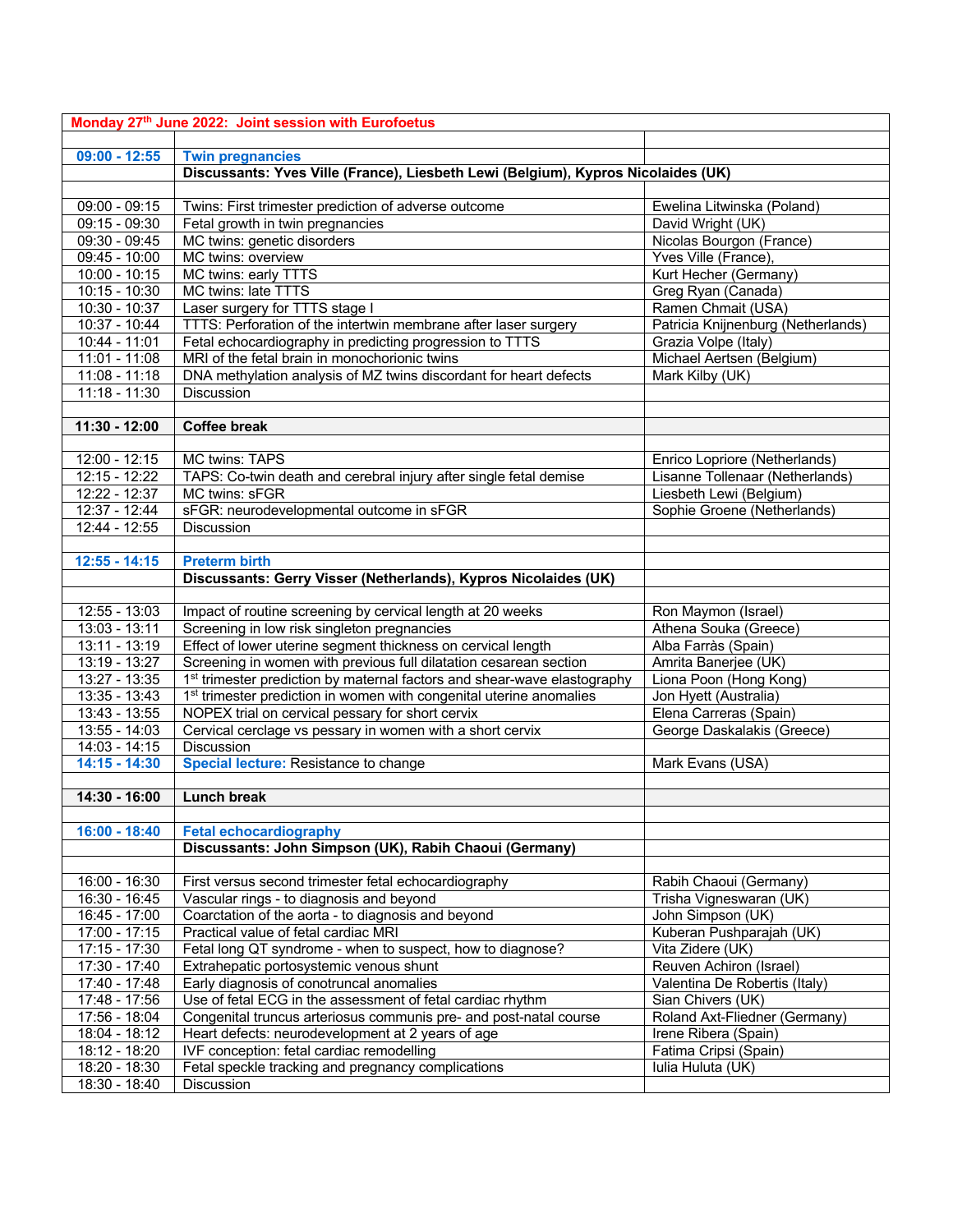| Tuesday 28th June 2022 |                                                                                                                |                                  |  |  |
|------------------------|----------------------------------------------------------------------------------------------------------------|----------------------------------|--|--|
|                        |                                                                                                                |                                  |  |  |
| $09:00 - 13:00$        | <b>Fetal growth restriction</b>                                                                                |                                  |  |  |
|                        | Discussants: Francesc Figueras (Spain), Gerry Visser (Netherlands), Jon Hyett (Australia)                      |                                  |  |  |
| $09:00 - 09:15$        | Genetic issues                                                                                                 | Antoni Borrell (Spain)           |  |  |
| $09:15 - 09:30$        | The DESiGN trial                                                                                               | Dharmintra Pasupathy (Australia) |  |  |
| 09:30 - 09:45          | Competing risks model for prediction of SGA                                                                    | Ioannis Papastefanou (Greece)    |  |  |
| 09:45 - 09:55          | Validation of first trimester prediction of SGA                                                                | Jon Hyett (Australia)            |  |  |
| $09:55 - 10:10$        | Early FGR: management                                                                                          | Christoph Lees (UK)              |  |  |
| 10:10 - 10:25          | Late FGR: management                                                                                           | Francesc Figueras (Spain)        |  |  |
| $10:25 - 10:35$        | Late FGR: stratification of care                                                                               | Raffaele Napolitano (UK)         |  |  |
| 10:35 - 10:45          | Diagnosis and outcome of SGA fetuses                                                                           | Gerard Albaiges (Spain)          |  |  |
| 10:45 - 11:00          | Antenatal corticosteroids in early FGR; why?                                                                   | Gerry Visser (Netherlands)       |  |  |
| $11:00 - 11:15$        | Prevention of SGA newborns by lifestyle interventions                                                          | Francesca Crovetto (Spain)       |  |  |
| $11:15 - 11:25$        | Cardiac and pulmonary function in adults born SGA                                                              | Fatima Crispi (Spain)            |  |  |
| $11:25 - 11:30$        | Discussion                                                                                                     |                                  |  |  |
|                        |                                                                                                                |                                  |  |  |
| 11:30 - 12:00          | <b>Coffee break</b>                                                                                            |                                  |  |  |
|                        |                                                                                                                |                                  |  |  |
| 12:00 - 12:07          | Mortality and morbidity of extreme preterm FGR infants                                                         | Edurne Mazarico Gallego (Spain)  |  |  |
| $12:07 - 12:20$        | FGR: CNS imaging                                                                                               | Magdalena Sanz (USA)             |  |  |
| $12:20 - 12:27$        | Pulmonary vascular reactivity in FGR                                                                           | Fatima Crispi (Spain)            |  |  |
| 12:27 - 12:34          | Angiogenic factors in pregnancies with SGA fetuses                                                             | Erika Bonacina (Spain)           |  |  |
| 12:34 - 12:46          | Placental related stillbirth                                                                                   | Ranjit Akolekar (UK)             |  |  |
| 12:46 - 13:00          | <b>Discussion</b>                                                                                              |                                  |  |  |
|                        |                                                                                                                |                                  |  |  |
| $13:00 - 18:30$        | <b>Fetal ultrasound meets genetics</b>                                                                         |                                  |  |  |
|                        | Discussants: Yves Ville (France), Tessa Homfray (UK)                                                           |                                  |  |  |
|                        |                                                                                                                |                                  |  |  |
| $13:00 - 13:10$        | Tribute to Eugene Pergament                                                                                    | Mark Evans (USA)                 |  |  |
| $13:10 - 13:25$        | How to define, validate and register a new syndrome                                                            | Caterina Lucano (France)         |  |  |
| 13:25 - 13:35          | Single gene causes of lymphatic-related fetal hydrops                                                          | Esther Dempsey (UK)              |  |  |
| 13:35 - 13:42          | 1 <sup>st</sup> trimester combined test using the FMF algorithm in Denmark                                     | Kasper Gadsbøll (Denmark)        |  |  |
| 13:42 - 13:55          | 1 <sup>st</sup> trimester anomaly scan                                                                         | Jehan Karim (UK)                 |  |  |
| 13:55 - 14:10          | Clinical impact of prenatal exome sequencing pathways                                                          | Mark Kilby (UK)                  |  |  |
| 14:10 - 14:17          | Prenatal Exome Trio in apparently normal fetuses                                                               | Shlomo Lipitz (Israel)           |  |  |
| 14:17 - 14:24          | Identification of fetal aneuploidy in circulating trophoblasts                                                 | Jiri Sonek (USA)                 |  |  |
| 14:24 - 14:31          | Cell based non-invasive testing                                                                                | Francesca Grati (Italy)          |  |  |
|                        |                                                                                                                |                                  |  |  |
| 14:31 - 16:00          | <b>Lunch break</b>                                                                                             |                                  |  |  |
|                        |                                                                                                                |                                  |  |  |
| 16:00 - 16:12          | Genome-wide cfDNA test: clinical impact of additional findings                                                 | Lisanne Schuurman (Netherlands)  |  |  |
| 16:12 - 16:19          | cfDNA test in triplet pregnancies and vanishing twins                                                          | Liona Poon (Hong Kong)           |  |  |
| 16:19 - 16:26          | Confined placental mosaicisms and SGA: meta-analysis                                                           | Paolo Cavoretto (Italy)          |  |  |
| 16:26 - 16:33          | Trends of terminations in singletons and twins in the UK                                                       | Srividhya Sankaran (UK)          |  |  |
| 16:33 - 18:30          | Presentation of cases: Katia Bilardo (Netherlands), Rabih Chaoui (Germany), Oliver Kagan (Germany), Yves Ville |                                  |  |  |
|                        | (France), Tessa Homfray (UK)                                                                                   |                                  |  |  |
| $18:30 - 18:45$        | Special lecture: Fetal ultrasound new resolution and dimensions                                                | Bernard Benoit (Monaco)          |  |  |
|                        |                                                                                                                |                                  |  |  |
| $21:00 - 02:00$        | Dinner party (busses leave from the conference centre starting at 19:45)                                       |                                  |  |  |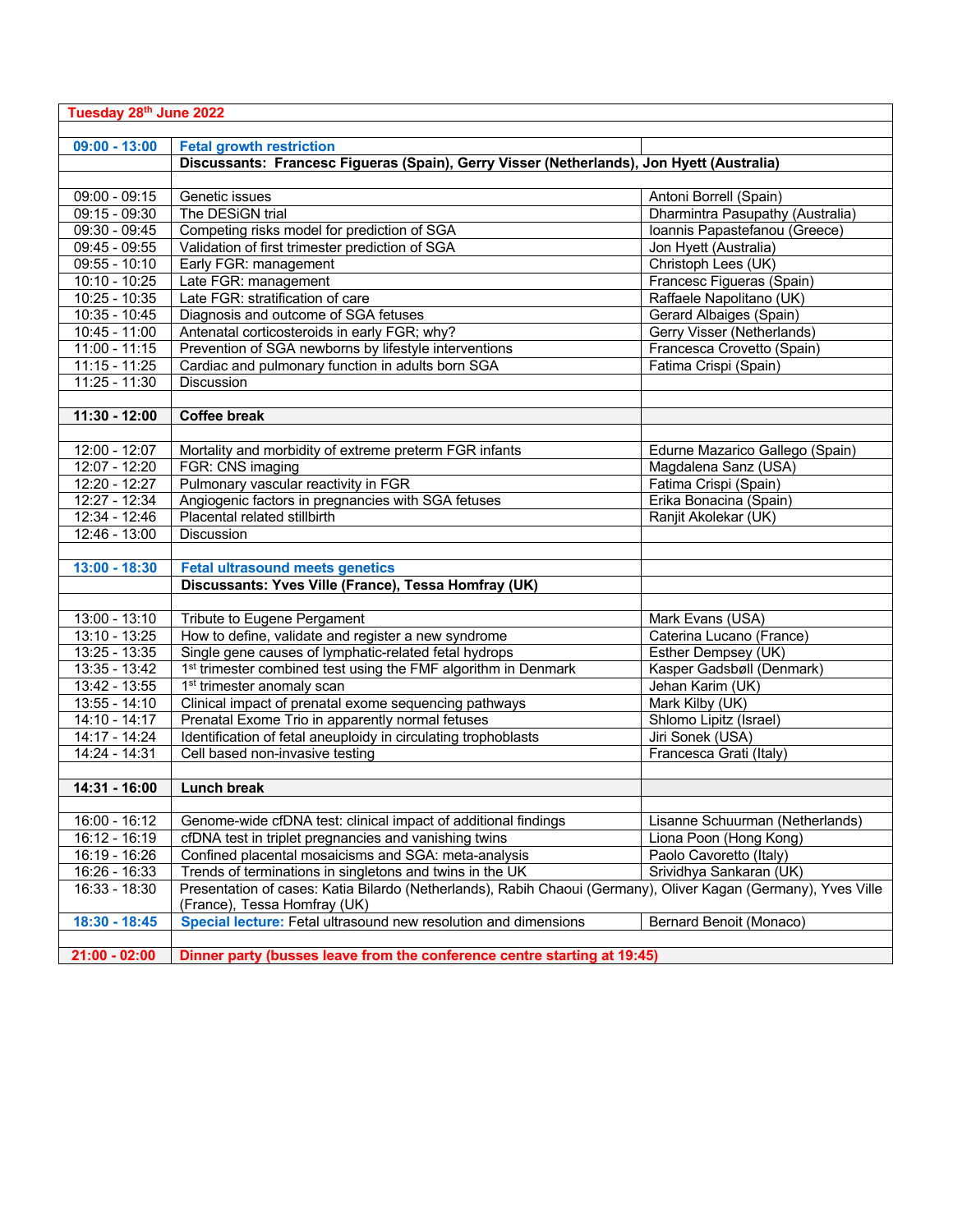| Wednesday 29th June 2022 |                                                                                   |                                 |  |
|--------------------------|-----------------------------------------------------------------------------------|---------------------------------|--|
|                          |                                                                                   |                                 |  |
| $09:00 - 11:30$          | <b>Topics in maternal - fetal medicine</b>                                        |                                 |  |
|                          | Discussants: Catherine Williamson (UK), Roland Devlieger (Belgium)                |                                 |  |
|                          |                                                                                   |                                 |  |
| $09:00 - 09:15$          | Maternal hypothyroidism and Graves' disease                                       | Tim Korevaar (Netherlands)      |  |
| 09:15 - 09:30            | Warfarin treatment in pregnancy?                                                  | Cathy Nelson-Piercy (UK)        |  |
| 09:30 - 09:45            | Aortic dissection in pregnancy                                                    | Richard Gibbs (UK)              |  |
| 09:45 - 10:00            | Cardiomyopathy: genomic and imaging studies                                       | Antonio de Marvao (UK)          |  |
| $10:00 - 10:15$          | Pregnancy after bariatric surgery                                                 | Roland Devlieger (Belgium)      |  |
| $10:15 - 10:30$          | Cold exposure and childhood obesity                                               | Catherine Williamson (UK)       |  |
| $10:30 - 10:45$          | Interpregnancy medicine                                                           | Annick Bogaerts (Belgium)       |  |
| $10:45 - 10:55$          | Pre-pregnancy counselling and pregnancy outcomes                                  | Melanie Nana (UK)               |  |
| $10:55 - 11:05$          | Stillbirth risk in intrahepatic cholestasis of pregnancy                          | Agata Majewska (UK)             |  |
| $11:05 - 11:15$          | Chronic histiocytic intervillositis                                               | Surabhi Nanda (UK)              |  |
|                          |                                                                                   |                                 |  |
| $11:15 - 11:30$          | Special lecture: Acute obstetrical hemorrhage                                     | Offer Erez (Israel)             |  |
|                          |                                                                                   |                                 |  |
| $11:30 - 12:00$          | <b>Coffee break</b>                                                               |                                 |  |
|                          |                                                                                   |                                 |  |
| $12:00 - 12:30$          | <b>Gestational diabetes / obesity</b>                                             |                                 |  |
|                          | Discussants: Gerry Visser (Netherlands), Marieta Charakida (UK)                   |                                 |  |
|                          |                                                                                   |                                 |  |
| 12:00 - 12:07            | Relation between GDM and preeclampsia                                             | Makarios Eleftheriadis (Greece) |  |
| 12:07 - 12:14            | Cardiovascular profile in obese pregnant women                                    | Deesha Patel (UK)               |  |
| 12:14 - 12:21            | Vascular phenotype in women with GDM                                              | Tanvi Mansukhani (UK)           |  |
| $12:21 - 12:30$          | Discussion                                                                        |                                 |  |
|                          |                                                                                   |                                 |  |
| 12:30 - 18:00            | <b>Preeclampsia</b>                                                               |                                 |  |
|                          | Discussants: Liona Poon (Hong Kong), Stefan Verlohren (Germany), Laura Magee (UK) |                                 |  |
|                          | <b>Prediction / surveillance</b>                                                  |                                 |  |
| $12:30 - 12:38$          | Implementation of 1st trimester screening in Denmark (PRESIDE)                    | Iben Riishede (Denmark)         |  |
| $12:38 - 12:46$          | Implementation of 1st trimester screening in Spain (PREVAL)                       | Maria del Mar Gil (Spain)       |  |
| 12:46 - 12:54            | Reduction in FPR by 2nd trimester sFIt-1/PIGF (STOP-PRE trial)                    | Manel Mendoza (Spain)           |  |
| 12:54 - 13:02            | Prediction using artificial intelligence                                          | Yoram Louzoun (Israel)          |  |
| $13:02 - 13:16$          | Renal involvement in PE                                                           | Lizemarie Wium (UK)             |  |
| 13:16 - 13:24            | Angiogenic factors and alpha-1-microglobulin in PE and FGR                        | Lina Youssef (Spain)            |  |
| $13:24 - 13:32$          | Effect of race on angiogenic marker levels                                        | Argyro Syngelaki (UK)           |  |
| $13:32 - 13:44$          | Prediction and monitoring in high risk women                                      | Stefan Verlohren (Germany)      |  |
| 13:44 - 13:56            | Prediction of adverse outcomes in preeclampsia                                    | Peter von Dadelszen (UK)        |  |
| $13:56 - 14:10$          | Maternal cardiovascular system in prediction of PE                                | Marieta Charakida (UK)          |  |
| 14:10 - 14:30            | <b>Discussion</b>                                                                 |                                 |  |
|                          |                                                                                   |                                 |  |
| 14:30 - 16:00            | Lunch break                                                                       |                                 |  |
|                          |                                                                                   |                                 |  |
|                          | <b>Prevention / management</b>                                                    |                                 |  |
| 16:00 - 16:10            | Aspirin delays placental aging                                                    | Liona Poon (Hong Kong)          |  |
| $16:10 - 16:17$          | <b>STATIN</b> trial                                                               | Moritz Dobert (Germany)         |  |
| 16:17 - 16:24            | Personalized timing of birth at term                                              | Kypros Nicolaides (UK)          |  |
| 16:24 - 16:36            | Management of pregnancy hypertension - CHIPS and CHAP                             | Laura Magee (UK)                |  |
| 16:36 - 16:50            | Novel therapies                                                                   | Ravi Thadhani (USA)             |  |
| $16:50 - 17:00$          | Discussion                                                                        |                                 |  |
|                          |                                                                                   |                                 |  |
|                          | Postpartal consequences of preeclampsia                                           |                                 |  |
| 17:00 - 17:12            | Maternal cardiovascular disease                                                   | Liona Poon (Hong Kong)          |  |
| 17:12 - 17:22            | Maternal renal dysfunction                                                        | Nikos Kametas (UK)              |  |
| 17:22 - 17:35            | Prediction of persistent postpartal cardiovascular dysfunction                    | Veronica Giorgione (UK)         |  |
| 17:35 - 17:50            | Interventions to minimize longterm cardiovascular risk                            | Basky Thilaganathan (UK)        |  |
| 17:50 - 18:00            | Discussion                                                                        |                                 |  |
|                          |                                                                                   |                                 |  |
| $18:00 - 18:15$          | Special lecture: Cervical ripening method prior to labour induction               | Ben Mol (Australia)             |  |
| 18:15 - 18:30            | Special lecture: Placenta accreta spectrum - diagnosis / treatment                | Sally Collins (UK)              |  |